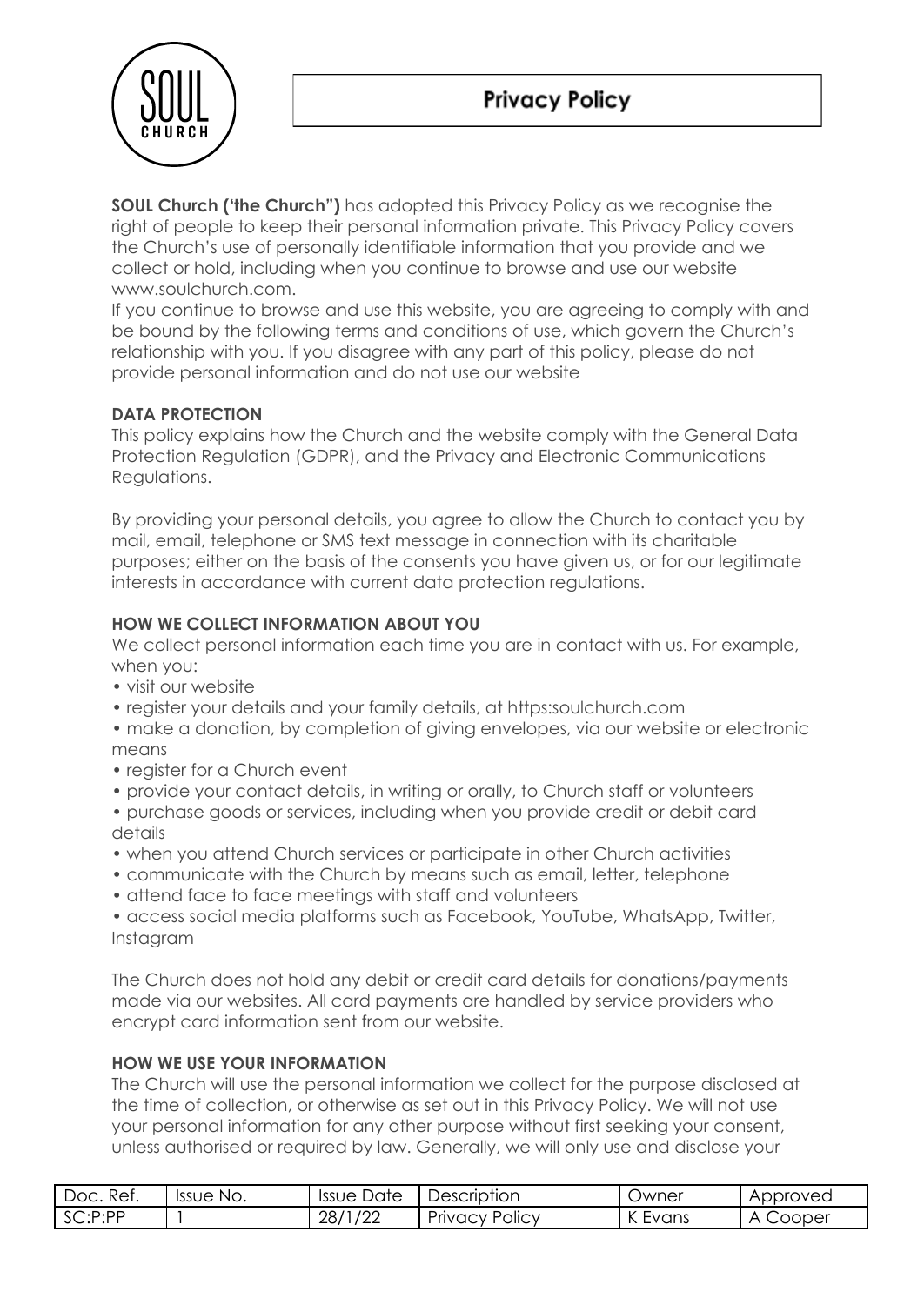personal information as follows:

• to keep you informed by text and/or email as to Church services, activities, resources and conferences

• to establish and maintain your involvement with the Church, events you have attended, what areas and activities of the Church you have supported, record and acknowledge any donation, to provide the products you have requested

• to answer an inquiry, request for further information or complain about the Church, its services, activities and events;

• to register you for events

• to assist us to make the Church's sites, services and products more valuable to our community

• for promotion of products or services and to keep you informed of new developments we believe may be of interest to you. If we contact you in this way without obtaining your prior consent, we will provide you with the opportunity to decline any further promotional communications

• to improve our general ability to assist Church attendees and the wider community

• to assist the Church and Senior Leadership with management of issues relating to the Church

## **WHO SEES YOUR INFORMATION**

The information you provide to us will be held on computers in the UK, the European Union and the USA. It may be accessed by or given to our staff at SOUL Church and our service providers who act for us for the purposes set out in this policy or for other purposes approved by you. Those parties may process information, fulfil and deliver orders, process credit card payments and provide support services on our behalf. We do not sell or pass any of your personal information to any other organisations and/or individuals without your express consent.

By providing us with your details, you are giving the Church your express permission to transfer your data to our service providers including: ChurchSuite, Planning Center, Textlocal, WhatsApp, and MailChimp, to enable fulfilment of the purpose for collection. We will also house your data within our own database stored securely on site and only accessible by responsible and fully trained staff.

Where such details are shared we have confidentiality agreements in place that restrict the use of your information to the purpose for which it is provided and ensure it is stored securely and kept no longer than necessary.

We do not intend to store or currently store financial details (credit or debit card numbers) obtained through online transactions. We do not store details online nor do we pass any information to third parties, except where we are legally required to do so, to assist fraud reduction, or to provide a service requested and minimise credit risks.

**Sensitive Personal Information:** The Church may collect and store sensitive personal information such as health information, religious information (church attendance) when you and/or your family attend or register for Church events. Your personal information will be kept strictly confidential. It is never sold, given away, or otherwise shared with anyone, unless required, by law.

## **KEEPING DETAILS UP TO DATE**

Please tell us as soon as any of your contact details change so that we can keep our records up to date.

You can change the way we contact you, or the kind of material we send you, at

| Ref.<br>Doc. | Issue No. | Issue Date | Description            | Owner          | Approved  |
|--------------|-----------|------------|------------------------|----------------|-----------|
| SC:P:EDIP    |           | 04/03/21   | <b>Equality Policy</b> | Cooper<br>_∆ ் | S Knights |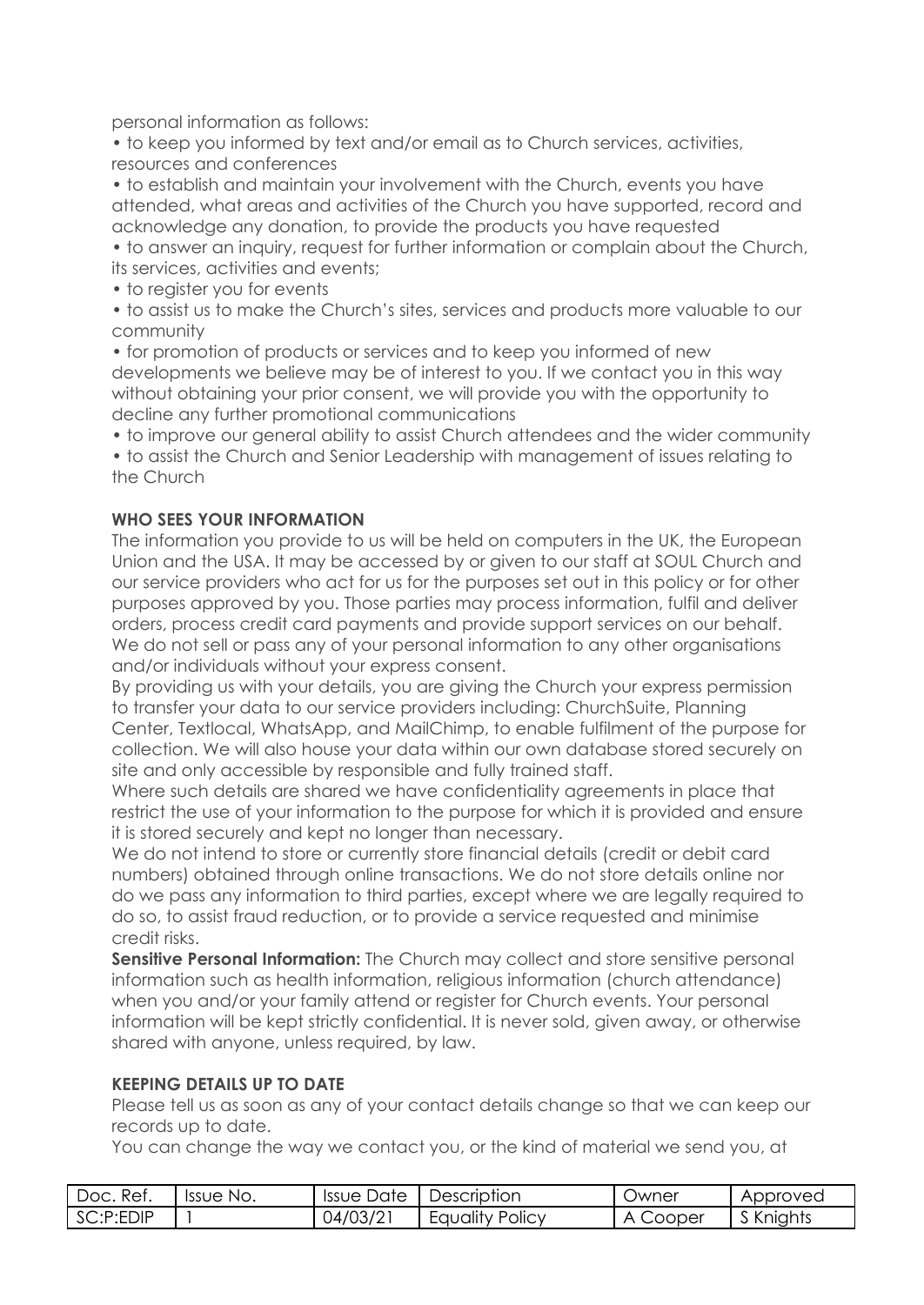any time by contacting us by mail or email using the contact details below. You can unsubscribe from our regular emails or texts at any time by using the 'unsubscribe' or 'change preferences' links on the email or texts you have received.

# **ACCESS TO YOUR INFORMATION**

You can request access to the personal information that the Church holds about you by contacting the Church's Data Protection Officer as set out below. We will provide you with access to your personal information unless we are legally authorised to refuse your request.

If you wish to change personal information that is out of date or inaccurate at any time, please contact us. The Church will take reasonable steps to correct any of your information that is inaccurate, incomplete or out of date. If you wish to have your personal information deleted please let us know and we will delete that information wherever practicable by emailing info@soulchurch.com.

We may refuse your request to access, amend or delete your personal information in certain circumstances. If we do refuse your request, we will provide you with a reason for our decision and, in the case of amendment, we will note with your personal information that you have disputed its accuracy.

## **SECURITY**

The Church will take reasonable steps to keep secure any personal information, which we hold and to keep this information accurate and up to date. Personal information, held electronically, is stored in a secure server or secure files. The internet is not a secure method of transmitting information. Accordingly, the Church cannot accept responsibility for the security of information you send to or receive from us over the internet or for any unauthorised access or use of that information. We take security measures to protect your information from access by unauthorised persons and against unlawful processing, accidental loss, destruction and damage. Your information will be held for a reasonable period or as long as the law requires or permits.

## **COOKIES POLICY**

Cookies are small amounts of information that we store on your computer. Unless you have indicated your objection when disclosing your details to us, our system will issue cookies to your computer when you log on to the site. Cookies make it easier for you to log on to and use the site during future visits. They also help to monitor website traffic and to personalise the content of the site for you but will not store, save or collect personal information. You may set up your computer to reject cookies although, in that case, you may not be able to use certain features on our site.

## **LINKS**

Our website may also include links to other websites. Links provided by the Church are for your convenience to provide further information.

We use websites such as Vimeo and YouTube to embed videos on our website, service providers such as EventBrite, MailChimp, and Google Analytics and you may be sent cookies from them via our site. Please look at the cookie and privacy policies on these third-party sites if you want more information about this. This website may also contain sponsored links and adverts. These may typically be through related Hillsong Churches, partner ministries, or service providers, who may

| Doc. Ref. | <b>Issue</b><br>No. | Issue Date | Description            | <b>Jwner</b> | Approved  |
|-----------|---------------------|------------|------------------------|--------------|-----------|
| SC:P:EDIP |                     | 04/03/21   | <b>Equality Policy</b> | Cooper<br>Α  | S Knights |